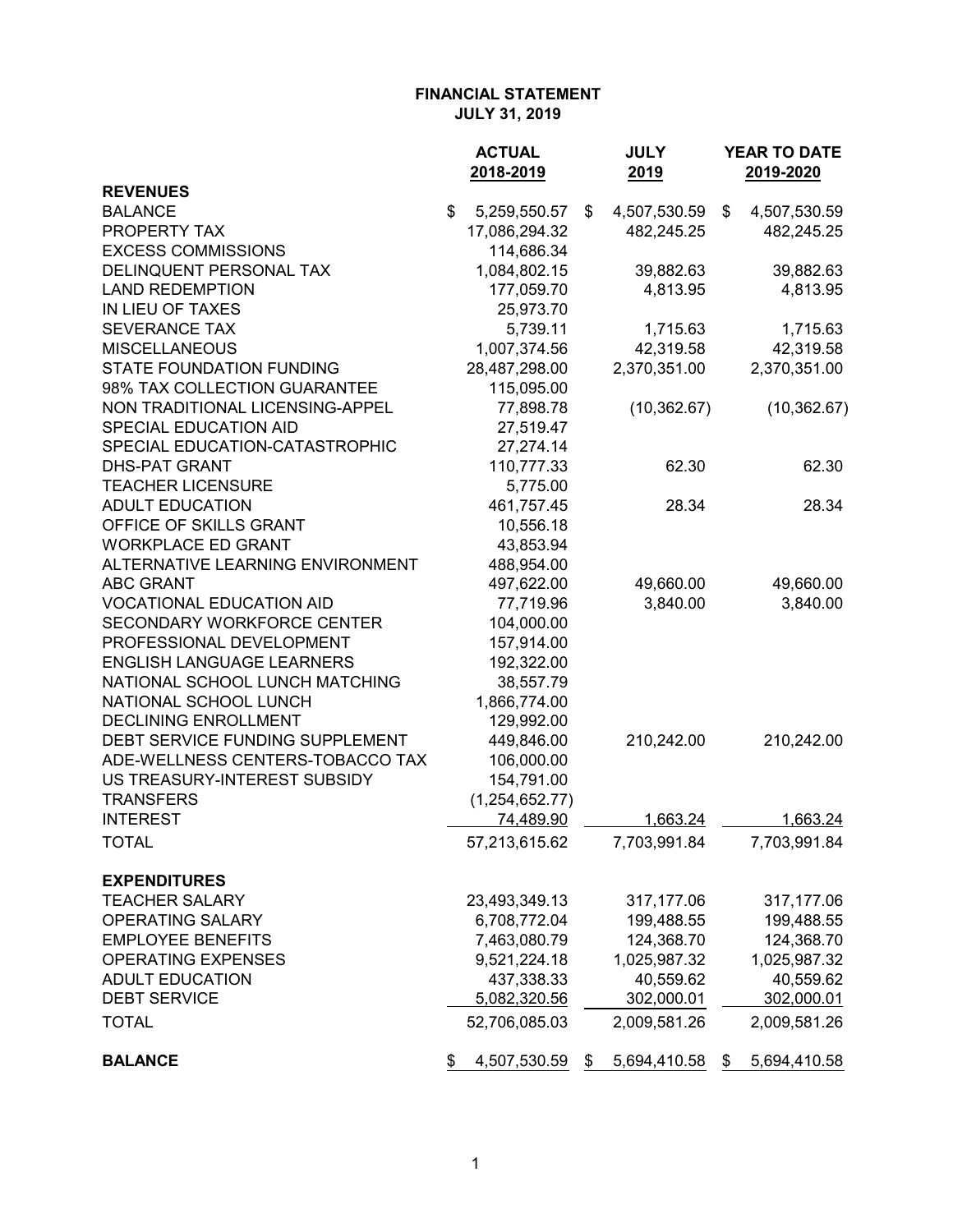|                                                                     | <b>ACTUAL</b><br>2018-2019 | <b>JULY</b><br>2019 | <b>YEAR TO DATE</b><br>2019-2020 |
|---------------------------------------------------------------------|----------------------------|---------------------|----------------------------------|
|                                                                     | <b>BUILDING FUND</b>       |                     |                                  |
| <b>REVENUES</b>                                                     |                            |                     |                                  |
| <b>BALANCE</b>                                                      | 11,493,672.12<br>\$        | 4,792,375.09<br>\$  | 4,792,375.09<br>\$               |
| <b>GOOD FAITH DEPOSIT</b><br><b>ACADEMIC FACILITIES PARTNERSHIP</b> | 2,409,789.09               | 758,215.17          | 758,215.17                       |
| <b>DEBT SAVINGS TRANSFER</b>                                        |                            |                     |                                  |
| NET REMAINING REFUNDING BONDS                                       |                            |                     |                                  |
| <b>INTEREST</b>                                                     | 93,275.78                  | 8,696.07            | 8,696.07                         |
| DONATIONS-TURF/SCOREBOARD<br><b>REFUND PRIOR YEAR EXPENDITURES</b>  | 32,500.00                  |                     |                                  |
| TRANSFER-OPERATING                                                  | 1,000,000.00               |                     |                                  |
| <b>TRANSFERS-TURF</b>                                               | 22,500.00                  |                     |                                  |
| <b>TOTAL</b>                                                        | 15,051,736.99              | 5,559,286.33        | 5,559,286.33                     |
| <b>EXPENDITURES</b>                                                 |                            |                     |                                  |
| <b>LAND</b>                                                         | 992,078.39                 |                     |                                  |
| PURCHASED SERVICES                                                  | 784,691.76                 | 22,881.34           | 22,881.34                        |
| <b>EQUIPMENT &amp; FURNITURE</b>                                    | 173,926.72                 | 57,472.78           | 57,472.78                        |
| <b>BUILDINGS-REMODELING</b><br><b>BUILDINGS-NEW &amp; ADDITIONS</b> | 7,823.00<br>7,227,103.03   | 906,065.35          | 906,065.35                       |
| <b>RENTAL-EQUIPMENT &amp; VEHICLES</b>                              |                            |                     |                                  |
| <b>FEES</b>                                                         |                            |                     |                                  |
| <b>SUPPLIES</b>                                                     | 60,873.66                  | 14,990.45           | 14,990.45                        |
| <b>IMPROVEMENTS</b>                                                 | 1,012,865.34               | 353,008.00          | 353,008.00                       |
| <b>TOTAL</b>                                                        | 10,259,361.90              | 1,354,417.92        | 1,354,417.92                     |
| <b>BALANCE</b>                                                      | 4,792,375.09               | 4,204,868.41        | 4,204,868.41                     |
|                                                                     |                            |                     |                                  |
| <b>BALANCE</b>                                                      | 2,660,530.00               | 3,003,505.70        | 3,003,505.70                     |
| <b>INTEREST</b><br><b>TRANSFERS</b>                                 | 63,997.12<br>278,978.58    |                     |                                  |
| <b>SINKING FUND PAYMENTS</b>                                        |                            |                     |                                  |
| <b>BALANCE</b>                                                      | 3,003,505.70               | 3,003,505.70        | 3,003,505.70                     |
| <b>TOTAL BUILDING FUND</b>                                          | 7,795,880.79<br>\$         | 7,208,374.11<br>\$  | 7,208,374.11<br>\$               |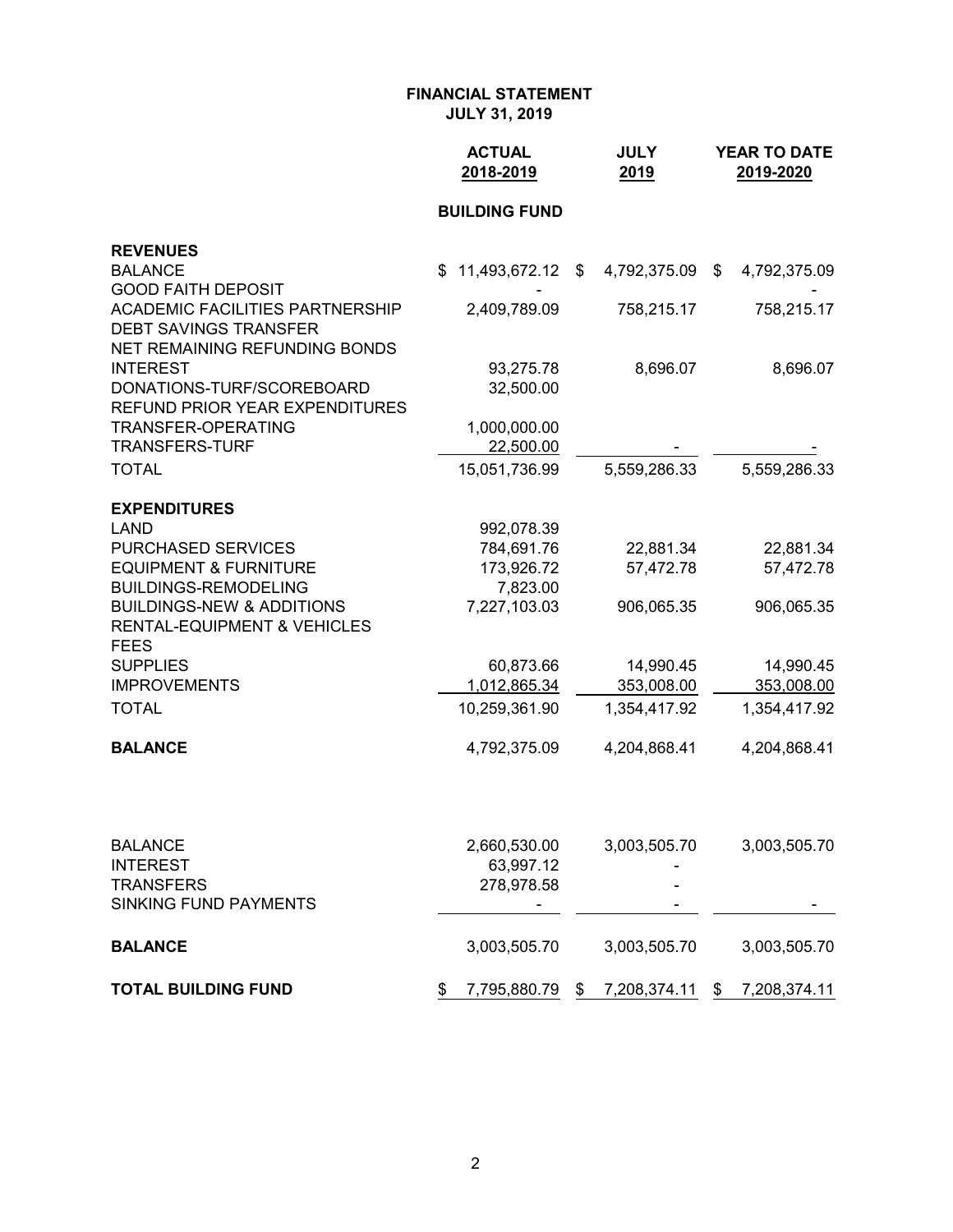## **ACTUAL JULY YEAR TO DATE 2018-2019 2019 2019-2020**

## **BUILDING FUND-ADULT EDUCATION**

| <b>SUPPLIES</b><br><b>EQUIPMENT</b>                                    | 489.54<br>1,682.36 |             |          |
|------------------------------------------------------------------------|--------------------|-------------|----------|
| <b>LAND &amp; IMPROVEMENTS</b><br><b>BUILDINGS-NEW &amp; ADDITIONS</b> |                    |             |          |
| <b>PURCHASED SERVICES</b>                                              |                    |             |          |
| <b>EXPENDITURES</b><br>ARCHITECT & ENGINEERS                           |                    |             |          |
| <b>TOTAL</b>                                                           | 7,161.00           | 4,989.10    | 4,989.10 |
| <b>GENERAL IMPROVEMENT PAYMENT</b><br>REFUND PRIOR YEAR EXPENDITURE    |                    |             |          |
| <b>REVENUES</b><br><b>BALANCE</b>                                      | \$<br>7,161.00 \$  | 4,989.10 \$ | 4,989.10 |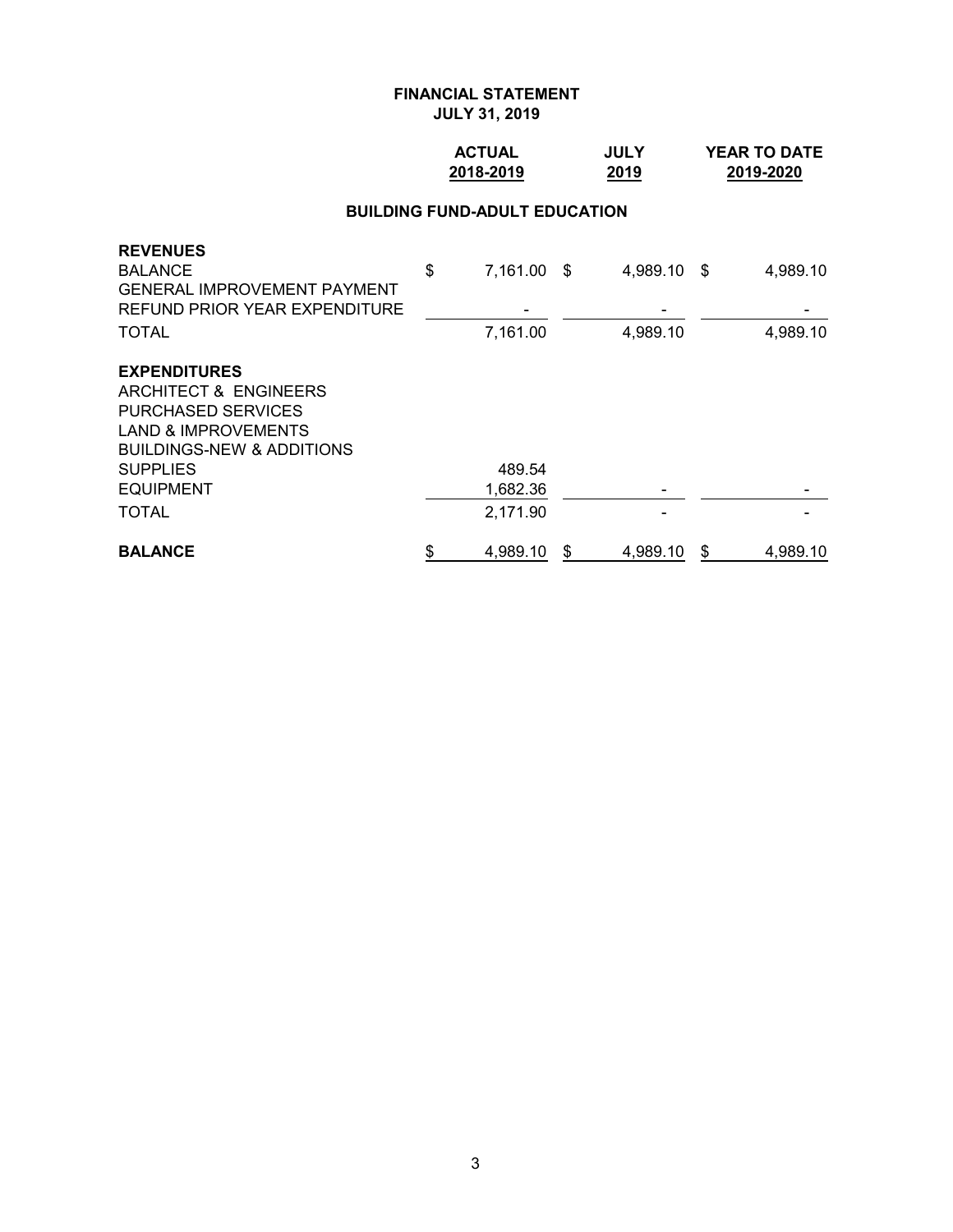| <b>ACTUAL</b> | <b>JULY</b> | <b>YEAR TO DATE</b> |
|---------------|-------------|---------------------|
| 2018-2019     | 2019        | 2019-2020           |

## **FEDERAL PROGRAMS**

| <b>REVENUES</b>           |                  |                     |                     |
|---------------------------|------------------|---------------------|---------------------|
| <b>BALANCE</b>            | \$<br>212,872.68 | \$<br>190,486.36 \$ | 190,486.36          |
| TITLE I,                  | 1,433,494.60     | (41,082.02)         | (41,082.02)         |
| ARKANSAS MEDICAID PROGRAM | 101,575.92       |                     |                     |
| TITLE VI-B, ESEA          | 1,205,289.23     | (82,078.65)         | (82,078.65)         |
| <b>ARMAC</b>              | 217,267.31       | 49,611.52           | 49,611.52           |
| TITLE I, MIGRANT          | 163,667.95       | (33, 247.93)        | (33, 247.93)        |
| <b>TITLE IIA</b>          | 219,852.00       |                     |                     |
| <b>TITLE III</b>          | 71,350.51        | (3,041.84)          | (3,041.84)          |
| <b>TITLE IV</b>           | 94,231.75        | (41, 452.99)        | (41, 452.99)        |
| <b>ROTC REIMBURSEMENT</b> | 12,771.81        | 393.21              | 393.21              |
| <b>ADULT ED</b>           | 106,193.63       |                     |                     |
| <b>TOTAL</b>              | 3,838,567.39     | 39,587.66           | 39,587.66           |
| <b>EXPENDITURES</b>       |                  |                     |                     |
| <b>TITLE I</b>            | 1,799,272.71     | 113,122.63          | 113,122.63          |
| ARKANSAS MEDICAID PROGRAM | 120,644.64       |                     |                     |
| <b>ARMAC</b>              | 107,213.98       | 2,889.36            | 2,889.36            |
| TITLE VI-B PASSTHRU       | 1,205,289.23     | 8,423.14            | 8,423.14            |
| TITLE I, MIGRANT          | 163,667.95       |                     |                     |
| <b>ROTC</b>               | 12,771.81        |                     |                     |
| <b>ADULT EDUCATION</b>    | 106,193.63       | 13,196.98           | 13,196.98           |
| <b>TITLE III</b>          | 72,018.33        | 120.65              | 120.65              |
| <b>TITLE IV</b>           | 61,008.75        | 4,677.05            | 4,677.05            |
| <b>TOTAL</b>              | 3,648,081.03     | 142,429.81          | 142,429.81          |
| <b>BALANCE</b>            | \$<br>190,486.36 | \$<br>(102,842.15)  | \$<br>(102, 842.15) |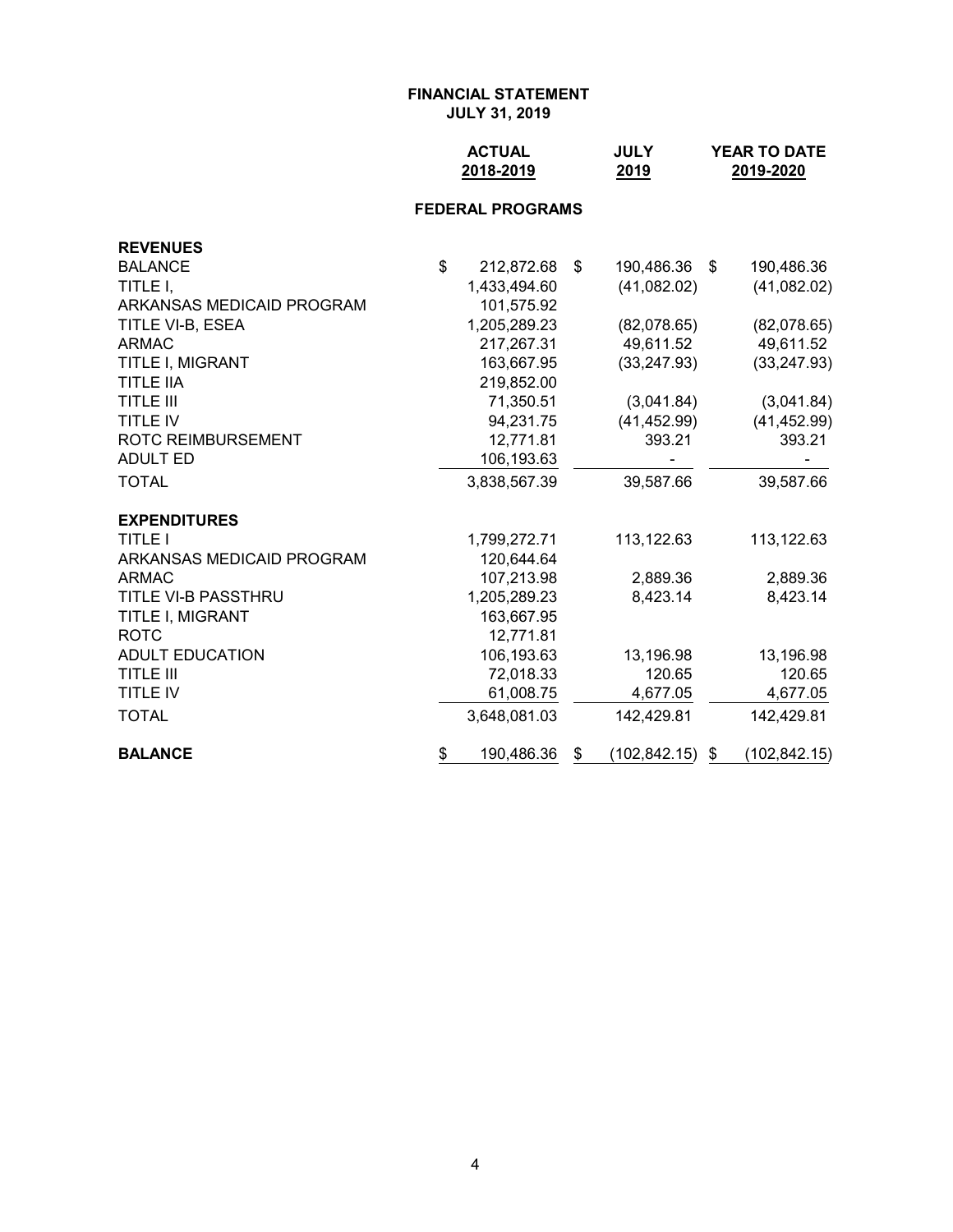| <b>ACTUAL</b> | <b>JULY</b> | <b>YEAR TO DATE</b> |
|---------------|-------------|---------------------|
| 2018-2019     | 2019        | 2019-2020           |

## **SCHOOL LUNCH PROGRAM**

| <b>REVENUES</b>                |                        |                  |                  |
|--------------------------------|------------------------|------------------|------------------|
| <b>BALANCE</b>                 | \$<br>840,932.29 \$    | 857,133.54 \$    | 857,133.54       |
| LUNCH & BREAKFAST SALES        | 319,386.90             | (5.69)           | (5.69)           |
| <b>REIMBURSEMENT</b>           | 2,193,899.87           |                  |                  |
| <b>LOANS RECEIVED (REPAID)</b> |                        |                  |                  |
| <b>OTHER INCOME</b>            | 127,847.12             | 14,492.70        | 14,492.70        |
| <b>TOTAL</b>                   | 3,482,066.18           | 871,620.55       | 871,620.55       |
| <b>EXPENDITURES</b>            |                        |                  |                  |
| <b>SALARIES</b>                | 1,239,614.90           | 23,622.47        | 23,622.47        |
| <b>BENEFITS</b>                | 348,695.80             | 5,505.80         | 5,505.80         |
| <b>FOOD PURCHASES</b>          | 905,954.92             |                  |                  |
| <b>OTHER EXPENSES</b>          | 130,667.02             | 4,691.25         | 4,691.25         |
| <b>TOTAL</b>                   | 2,624,932.64           | 33,819.52        | 33,819.52        |
| <b>BALANCE</b>                 | \$<br>857,133.54       | \$<br>837,801.03 | \$<br>837,801.03 |
| <b>TOTAL BALANCES</b>          | <u>\$13,356,020.38</u> | \$13,642,729.61  | \$13,642,729.61  |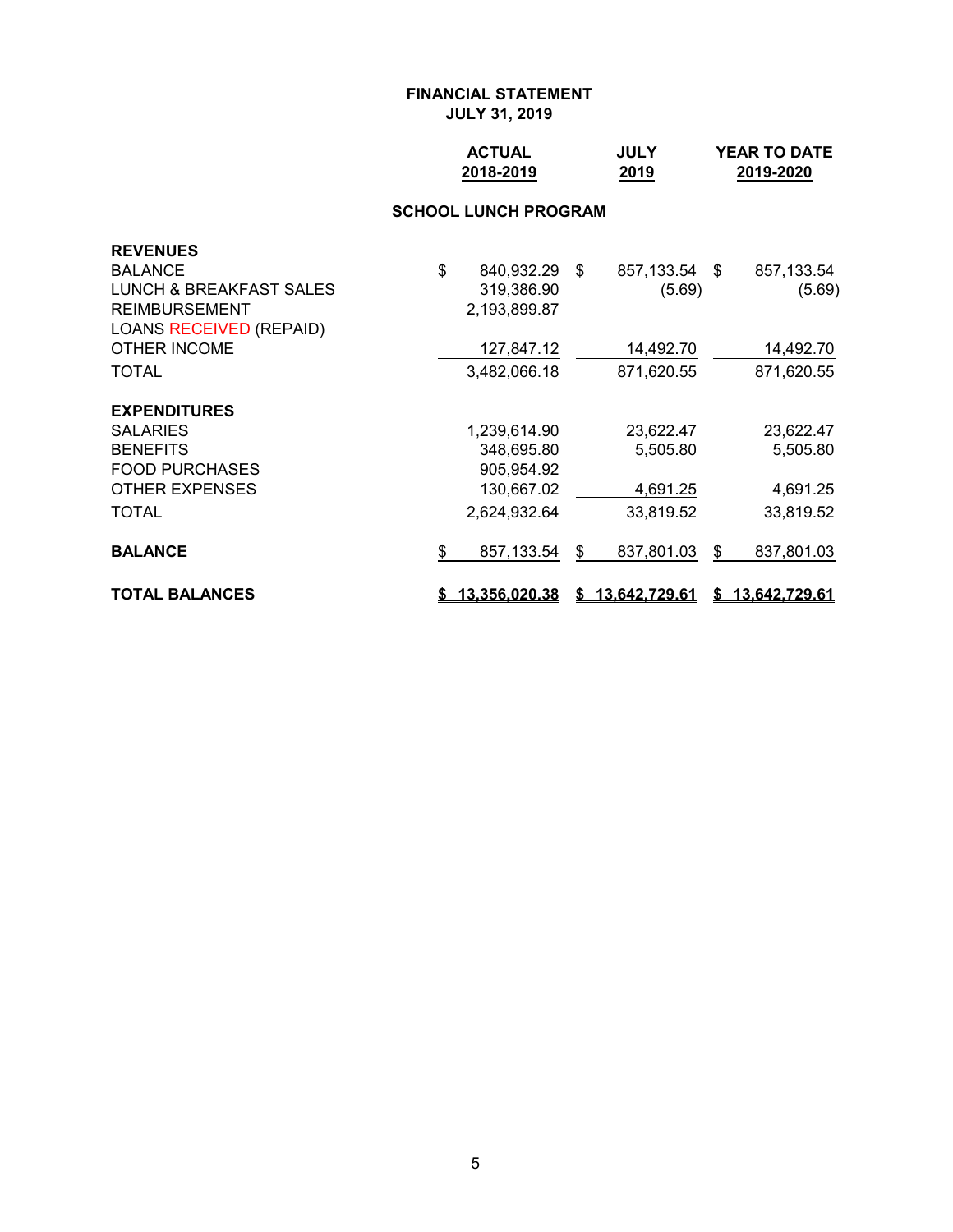| <b>ACTUAL</b> | <b>JULY</b> | <b>YEAR TO DATE</b> |
|---------------|-------------|---------------------|
| 2018-2019     | 2019        | 2019-2020           |

# **SCHOOL ACTIVITY ACCOUNTS**

| <b>REVENUES</b>                 |                  |    |                   |                   |
|---------------------------------|------------------|----|-------------------|-------------------|
| <b>BALANCE</b>                  | \$<br>624,151.40 | \$ | 614,405.62        | \$<br>614,405.62  |
| <b>ADMISSIONS</b>               | 188,673.20       |    | 4,610.00          | 4,610.00          |
| <b>SCHOOL SPONSORED SALES</b>   | 144,181.02       |    | 552.50            | 552.50            |
| STUDENT SPONSORED SALES         | 225,418.28       |    | 2,325.00          | 2,325.00          |
| OTHER STUDENT ACTIVITIES        | 185,516.55       |    | 21,390.53         | 21,390.53         |
| OTHER COMMUNITY SERVICES        | 20,807.21        |    | 175.00            | 175.00            |
| <b>PRIVATE CONTRIBUTIONS</b>    | 191,598.20       |    | 15,984.40         | 15,984.40         |
| <b>MISCELLANEOUS</b>            | 19,618.78        |    | 1,124.07          | 1,124.07          |
| <b>TOTAL</b>                    | 1,599,964.64     |    | 660,567.12        | 660,567.12        |
| <b>EXPENDITURES</b>             |                  |    |                   |                   |
| <b>PURCHASES SERVICES</b>       | 252,475.61       |    | 29,300.63         | 29,300.63         |
| <b>SUPPLIES &amp; MATERIALS</b> | 623,438.97       |    | 888.78            | 888.78            |
| <b>FIXED ASSETS</b>             | 24,069.09        |    | 7,956.88          | 7,956.88          |
| <b>DUES &amp; FEES</b>          | 85.575.35        |    | 1,835.00          | 1,835.00          |
|                                 | 985.559.02       |    | 39,981.29         | 39,981.29         |
| <b>BALANCE</b>                  | 614,405.62       | S  | <u>620,585.83</u> | <u>620,585.83</u> |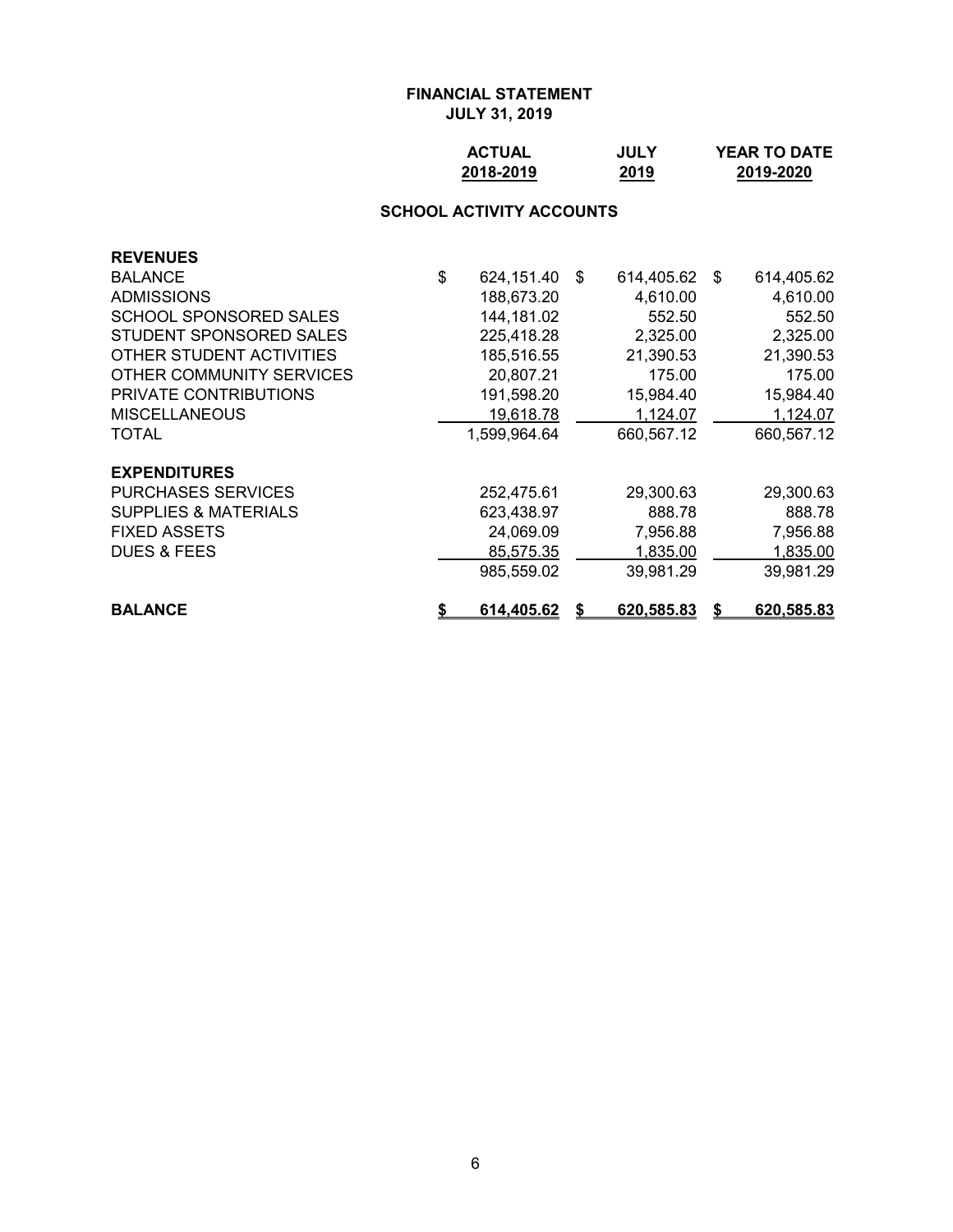#### **CITIZENS BANK ACCOUNT BALANCES JULY 31, 2019**

CHECKING ACCOUNT #0376886401 \$2,947,602.87

#### **SCHEDULE OF INVESTMENTS JULY 31, 2019**

PURCHASED CERTIFICATE OF DEPOSIT 6/04/2019 IN THE AMOUNT OF \$8,147,329.51 AT A RATE OF 1.31% MATURING 8/04/2019 **\$** 8,147,329.51

\$ 8,147,329.51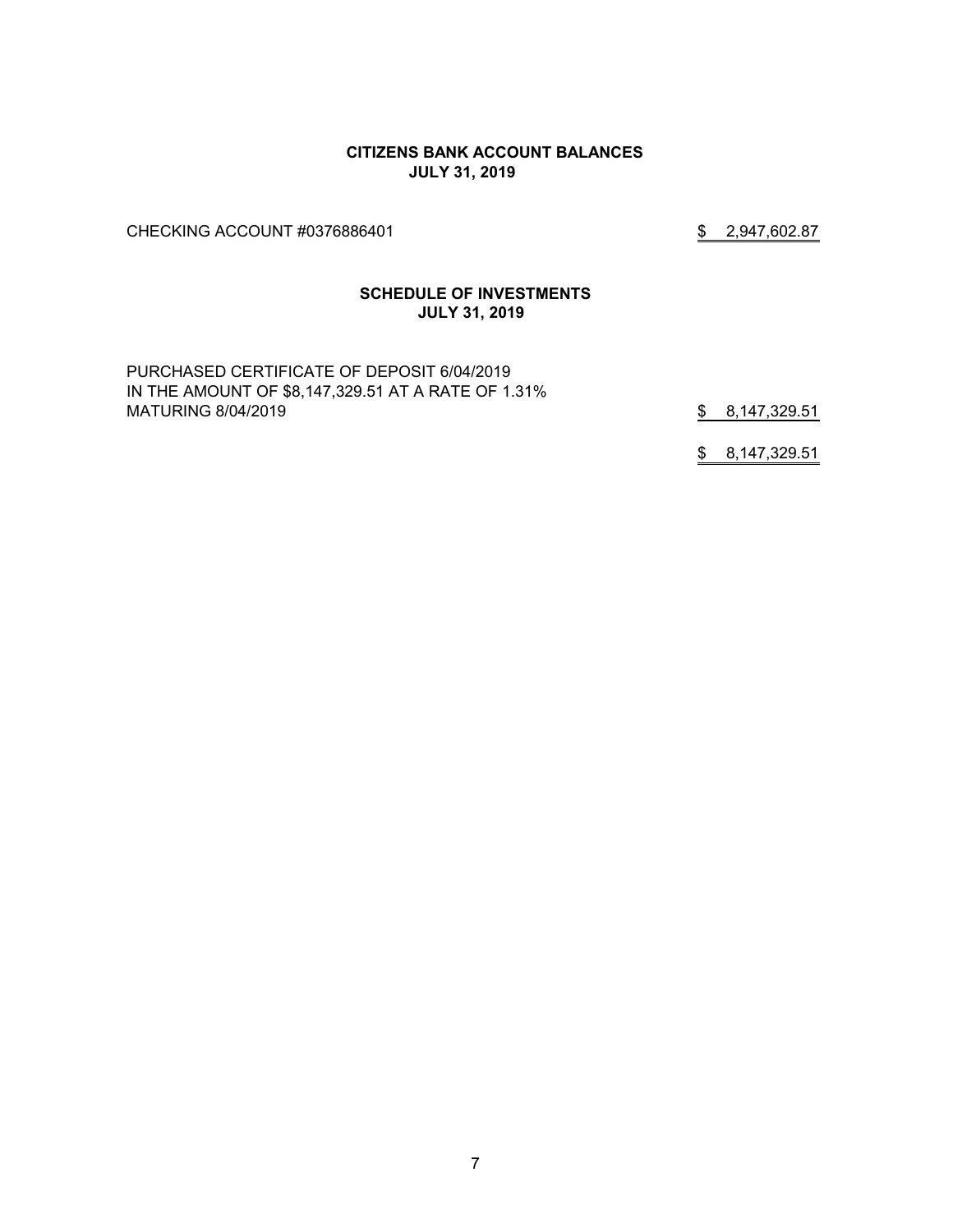# **MISCELLANEOUS INCOME ACCOUNT ANALYSIS JULY 2019**

| <b>OPERATING FUNDS</b>                               | <b>JULY</b>     | YEAR TO DATE      |
|------------------------------------------------------|-----------------|-------------------|
| <b>G/T ADVANCED PLACEMENT</b>                        |                 |                   |
| <b>ISEP GRANT</b>                                    |                 |                   |
| <b>RISE ACADEMY</b>                                  |                 |                   |
| PRIVATE DONATIONS                                    |                 |                   |
| PRESCHOOL AFTER HOURS CARE                           |                 |                   |
| EARLY CARE & EDUCATION GRANT                         |                 |                   |
| AR SCHOOL RECOGNITION                                |                 |                   |
| GENERAL IMPROVEMENT FUND GRANT-ADULT ED              |                 |                   |
| NEW CTE PROGRAM START UP GRANTS                      |                 |                   |
| <b>FACILITIES &amp; TRANSPORTATION REIMBURSEMENT</b> |                 |                   |
| PERCENTAGE THEATER ADMISSIONS                        |                 |                   |
| <b>MASCOT ROYALTIES</b>                              |                 |                   |
| <b>HALL OF HONOR</b>                                 |                 |                   |
| <b>REIMBURSEMENT FEES</b>                            |                 |                   |
| PRIOR YEAR LUNCH CHARGES                             | 189.40          | 189.40            |
| <b>GAME &amp; FISH GRANT</b>                         |                 |                   |
| REFUND PRIOR YEAR EXPENSES                           | 27,835.88       | 27,835.88         |
| CAREER NEW PROGRAM START UP                          |                 |                   |
| EMPLOYEE JURY/SUBPOENA FEES                          |                 |                   |
| <b>HANNA OIL-GAS &amp; ROYALTY</b>                   |                 |                   |
| STEPHENS PRODUCTION-GAS ROYALTIES                    | 66.14           | 66.14             |
| WAELDER OIL & GAS-GAS ROYALTIES                      |                 |                   |
| <b>XTO ENERGY-GAS ROYALTY</b>                        | 227.26          | 227.26            |
| SALE OF FIXED ASSETS & SUPPLIES                      |                 |                   |
| <b>REBATE</b>                                        |                 |                   |
| ATU-REIMBURSEMENT CONCURRENT CREDIT                  |                 |                   |
| <b>JATC-FEES</b>                                     |                 |                   |
| PAYROLL REIMBURSEMENT-TRANSFER                       |                 |                   |
| FEDERAL FLOOD CONTROL                                |                 |                   |
| FEDERAL MINERAL LEASE                                | 5.90            | 5.90              |
| PROPERTY DAMAGES REIMBURSEMENTS                      |                 |                   |
| <b>ETS HONORARIUM</b>                                |                 |                   |
| <b>USAC E-RATE</b>                                   |                 |                   |
| <b>BLUEBIRD WNC445 SPECTRUM LEASE</b>                | 13,995.00       | 13,995.00         |
| <b>PHOTOGRAPHY</b>                                   |                 |                   |
| <b>TOTAL</b>                                         | \$<br>42,319.58 | - \$<br>42,319.58 |
|                                                      |                 |                   |